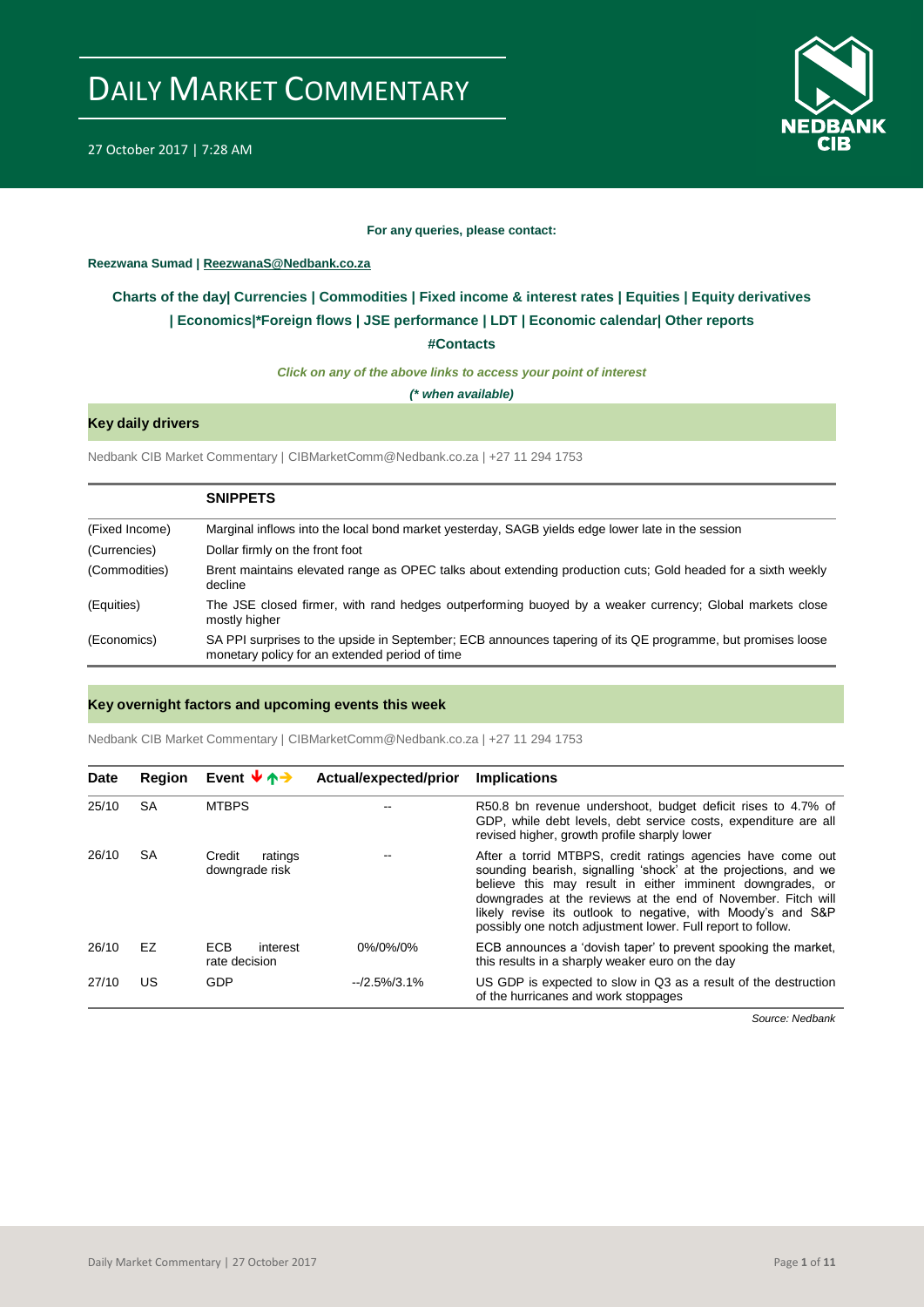

# <span id="page-1-0"></span>**Fixed income and interest rates [back to top](#page-0-0)** back to top

Bond flow sales |+2711 535 4021 | Corporate Money Markets | +2711 535 4007 | Business Bank Money Markets | +2711 535 4006

|                                 |               | Δ              | $\Lambda$        | $\Lambda$  | <b>Month</b> |
|---------------------------------|---------------|----------------|------------------|------------|--------------|
| <b>Bonds</b>                    | Last price    | 1 <sub>d</sub> | <b>MTD</b>       | <b>YTD</b> | trend        |
|                                 | $\frac{0}{0}$ | bps            | bps              | bps        |              |
| R204-1.1 yrs                    | 7.51          | 0.05           | 55.65            | $-42.05$   | ⇑            |
| R208-3.4 yrs                    | 8.18          | 0.25           | 69.35            | $-9.85$    | ⇑            |
| R186-9.1 yrs                    | 9.28          | 0.75           | 73.05            | 37.05      | ⇑            |
| R2048-30.3 yrs                  | 10.29         | 0.20           | 56.50            | 66.80      | ⇑            |
| <b>US 10 yr</b>                 | 2.46          | 0.20           | 12.93            | 1.85       | ♠            |
| <b>UK 10 yr</b>                 | 1.38          | $-2.00$        | 1.90             | 14.50      | ⇑            |
| German 10 yr                    | 0.42          | $-6.70$        | $-4.90$          | 20.70      | ⊕            |
| Japan 10 yr                     | 0.07          | 0.30           | 0.50             | 2.70       | ⇑            |
|                                 |               | Δ              | Δ                | Δ          | <b>Month</b> |
| <b>Money Market</b>             | Last price    | 1 <sub>d</sub> | <b>MTD</b>       | <b>YTD</b> | trend        |
|                                 | %             | bps            | bps              | bps        |              |
| SA repo rate                    | 6.75          | 0.00           | 0.00             | $-25.00$   | ⇛            |
| SA prime rate                   | 10.25         | 0.00           | 0.00             | $-25.00$   | ⇛            |
| SA CPI (MTD = previous month)   | 5.10          |                | 30.00            |            | ⇑            |
| SA 3m JIBAR                     | 7.03          | 0.00           | 3.30             | $-33.30$   | ⇑            |
| SA 3m NCD                       | 7.00          | 0.00           | 2.50             | $-37.50$   | ⇑            |
| SA 6m NCD                       | 7.53          | $-2.50$        | 10.00            | $-45.00$   | ⇑            |
| SA 12m NCD                      | 8.15          | 0.00           | 37.50            | $-30.00$   | ⇑            |
| US 3m LIBOR                     | 1.38          | 0.35           | 4.41             | 38.01      | ⇑            |
| UK 3m LIBOR                     | 0.42          | 0.61           | 8.74             | 5.58       | ⇑            |
| Japan 3m LIBOR                  | $-0.04$       | 0.04           | 1.53             | 1.06       | ⇑            |
| Source: Bloomberg & Nedbank CIB | Time          |                | 2017/10/27 07:11 |            |              |

|                                  |            | Δ              | $\Lambda$        | $\Delta$   | <b>Month</b> |
|----------------------------------|------------|----------------|------------------|------------|--------------|
| <b>FRAs and Swaps</b>            | Last price | 1 <sub>d</sub> | <b>MTD</b>       | <b>YTD</b> | trend        |
|                                  | $\%$       | bps            | bps              | bps        |              |
| 3X6 FRA                          | 7.19       | $-1.00$        | 28.00            | $-20.00$   | ⇑            |
| 6X9 FRA                          | 7.30       | 0.00           | 54.00            | $-12.00$   | ⇑            |
| 9X12 FRA                         | 7.51       | 4.00           | 79.00            | 6.00       | ⇑            |
| <b>18X21 FRA</b>                 | 7.76       | $-0.50$        | 92.50            | 22.50      | ⇑            |
| SA 2yr Swap                      | 7.47       | 0.00           | 64.00            | 0.90       | ⇑            |
| SA 3yr Swap                      | 7.66       | 30.35          | 71.50            | 9.90       | ⇑            |
| SA 5yr Swap                      | 7.95       | $-2.50$        | 70.50            | 13.40      | ⇑            |
| SA 10yr Swap                     | 8.55       | $-12.75$       | 70.00            | 22.40      | ⇑            |
| SA 15yr Swap                     | 8.82       | 22.50          | 64.85            | 33.85      | ♠            |
|                                  |            | $\mathbf{v}$   | $\Lambda$        | $\Lambda$  | <b>Month</b> |
| <b>Spreads</b>                   | Last price | 1 <sub>d</sub> | <b>MTD</b>       | <b>YTD</b> | trend        |
|                                  | %          | bps            | bps              | bps        |              |
| 2v10v                            | $-1.08$    | 12.75          | $-6.00$          | $-21.50$   | ⊕            |
| 3v10y                            | $-0.90$    | 43.10          | 1.50             | $-12.50$   | ⇑            |
| R186-R204                        | 1.77       | 0.70           | 17.40            | 79.10      | ⇑            |
| R2048-R186                       | 1.01       | $-0.55$        | $-16.55$         | 29.75      | ⊕            |
| 5y-R186                          | $-1.34$    | $-3.25$        | $-2.55$          | $-23.65$   | ⊕            |
| 10y-R186                         | $-0.73$    | $-13.50$       | $-3.05$          | $-14.65$   | ⊕            |
| 15y-R186                         | $-0.46$    | 21.75          | $-8.20$          | $-3.20$    | ⇩            |
| SA 5yr CDS spread - basis points | 190.00     | 0.50           | 3.00             | $-25.00$   | ⇑            |
| Source: Bloomberg & Nedbank CIB  | Time       |                | 2017/10/27 07:11 |            |              |

## **US 10 year yield**

## **SA 10 year yield**



*Source: Bloomberg, Nedbank*

*Source: Bloomberg, Nedbank*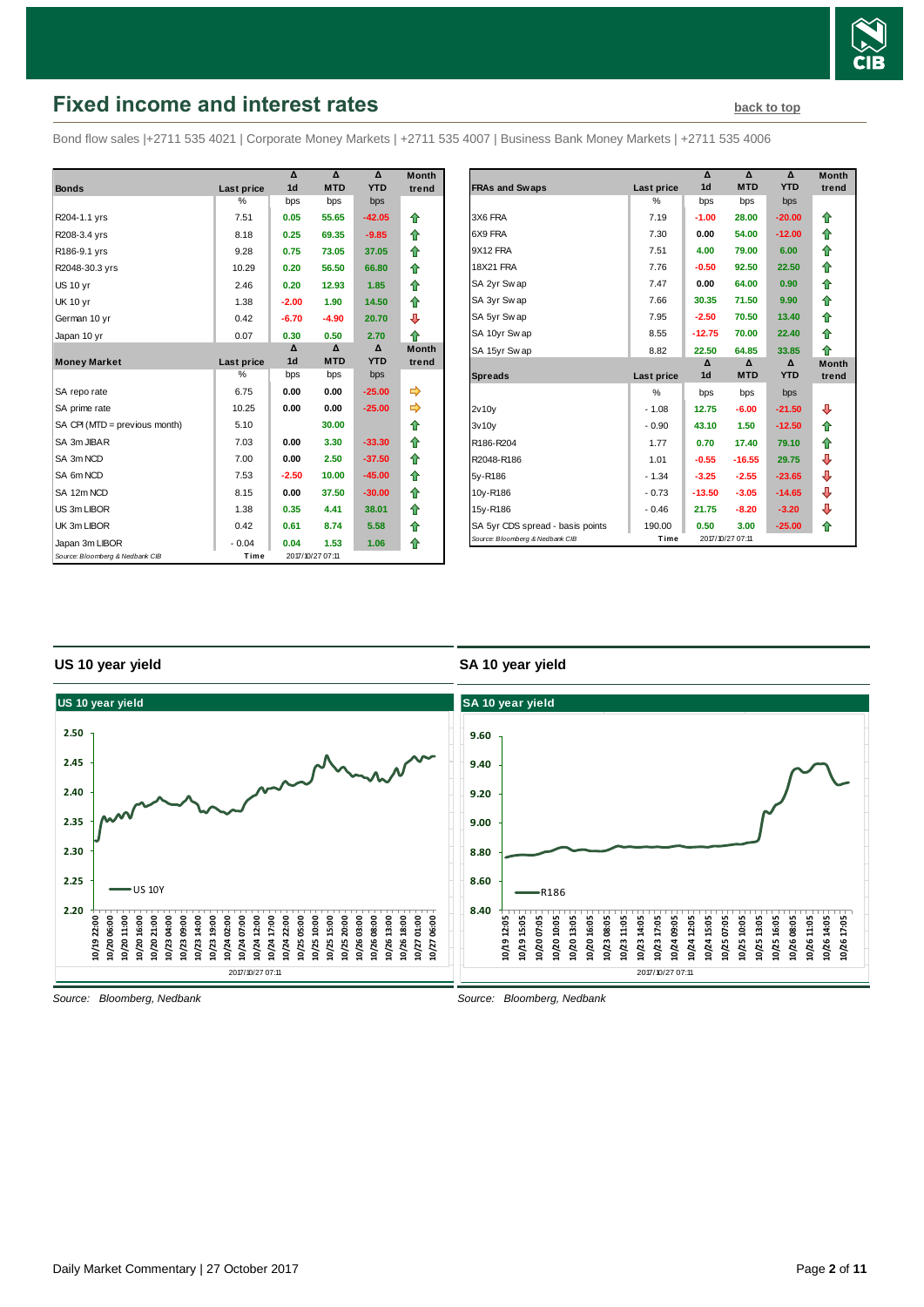

# <span id="page-2-0"></span>**Currencies [back to top](#page-0-0)**

Business Banking FX | +27 11 535 4003 | Corporate FX | +2711 535 4002 | Institutional FX | +2711 535 4005

- The local trading session opened with the rand trading above the 14.0000 handle, with the markets cautious post the MTBPS, demand for dollars was almost inevitable and the local unit traded steadily weaker to trade to a high of 14.3000 on the day, closing at 14.1900 on the day. In the overnight session only limited activity, the rand currently trading at 14.2500, EURZAR trading at 16.5815 and GBPZAR at 18.7250.
- On the international front the markets quiet ahead of the ECB meeting, with indications of 0% interest rates likely in Europe for an extended period, EURUSD sold off from above 1.1800 to trade to a low of 1.1688, in the overnight session this move has been extended, currently we trade at 1.1635, sterling also sold off as the fears of a hard Brexit continue.
- As the dollar has prospered gold has come under pressure this morning some 15 dollars off from the same time yesterday, currently trading at 1267.50.
- Data releases scheduled for today, no local releases, from Europe we have French consumer confidence S&P rating German, U.K and Italian debt, from the U.S GDP, personal consumption, PCE and Michigan survey, data.
- After opening the week trading at 13.6600 the rand has thus far declined to a high of 14.3000, this scenario largely attributable to the MTBPS, on a technical front the current indicators would appear stretched.
- Possible trading range in the rand today 14.0000 to 14.3500

| <b>Majors</b>                   | Last price | $\sqrt{\Delta}$<br>$-1d$ | $\Delta_0$<br><b>MTD</b> | $\Delta_0$<br><b>YTD</b> | <b>Month</b><br>trend | <b>USD</b> trend    |
|---------------------------------|------------|--------------------------|--------------------------|--------------------------|-----------------------|---------------------|
| <b>GBPUSD</b>                   | 1.31       | $-0.38$                  | $-2.03$                  | 6.37                     | ⊕                     | USD strength        |
| <b>EURUSD</b>                   | 1.16       | $-0.40$                  | $-1.52$                  | 10.63                    | ⊕                     | USD strength        |
| <b>USDJPY</b>                   | 114.17     | 0.38                     | 1.45                     | $-2.44$                  | ⇑                     | USD strength        |
| <b>USDAUD</b>                   | 1.31       | 0.50                     | 2.52                     | $-5.76$                  | ⇑                     | USD strength        |
| <b>Rand crosses</b>             | Last price | $\%$ $\Delta$<br>$-1d$   | $\Delta_0$<br><b>MTD</b> | $\Delta$<br><b>YTD</b>   | <b>Month</b><br>trend | <b>ZAR</b> trend    |
| <b>USDZAR</b>                   | 14.25      | 0.06                     | 4.86                     | 3.59                     | ♠                     | <b>ZAR</b> weakness |
| <b>GBPZAR</b>                   | 18.70      | $-0.32$                  | 2.88                     | 9.41                     | ♠                     | <b>ZAR</b> weakness |
| <b>EURZAR</b>                   | 16.58      | $-0.35$                  | 3.39                     | 12.84                    | ♠                     | ZAR weakness        |
| <b>AUDZAR</b>                   | 10.89      | $-0.43$                  | 2.44                     | 9.07                     | ♠                     | ZAR weakness        |
| ZARJPY                          | 8.01       | 0.32                     | $-3.34$                  | $-6.46$                  | ⊕                     | ZAR weakness        |
| <b>African FX</b>               | Last price | $\Delta_0$<br>$-1d$      | $\Delta_0$<br><b>MTD</b> | $\Delta_0$<br><b>YTD</b> | <b>Month</b><br>trend | <b>ZAR</b> trend    |
| ZARMWK (Malaw ian kw acha)      | 50.90      | $-0.09$                  | $-5.39$                  | $-4.09$                  | ⊕                     | <b>ZAR</b> weakness |
| ZARBWP (Botsw ana pula)         | 0.74       | $-0.07$                  | $-2.71$                  | $-5.05$                  | ⊕                     | ZAR weakness        |
| ZARKES (Kenyan shilling)        | 7.28       | $-0.06$                  | $-4.50$                  | $-2.48$                  | ⊕                     | <b>ZAR</b> weakness |
| ZARMUR (Mauritian rupee)        | 2.36       | $-1.11$                  | $-6.10$                  | $-11.26$                 | ⊕                     | ZAR weakness        |
| ZARNGN (Nigerian naira)         | 25.29      | 0.06                     | $-4.85$                  | 9.30                     | ⊕                     | <b>ZAR</b> weakness |
| ZARGHS (Ghanian cedi)           | 0.31       | $-0.46$                  | $-5.75$                  | $-1.07$                  | ⊕                     | <b>ZAR</b> weakness |
| ZARZMW (Zambian kw acha)        | 0.70       | 0.75                     | $-1.89$                  | $-3.04$                  | ⊕                     | ZAR weakness        |
| ZARMZN (Mozambican metical)     | 4.26       | $-0.05$                  | $-6.17$                  | $-22.40$                 | ⊕                     | <b>ZAR</b> weakness |
| Source: Bloomberg & Nedbank CIB | Time       |                          | 2017/10/27 07:11         |                          |                       |                     |

*\*Please note that the sign on the % change reflects the change on the headline number. The narrative indicates the trend direction over the month. For trade in any of these currencies, contact our FX dealing desks*



*Source: Bloomberg, Nedbank*

**EUR/USD**



*Source: Bloomberg, Nedbank*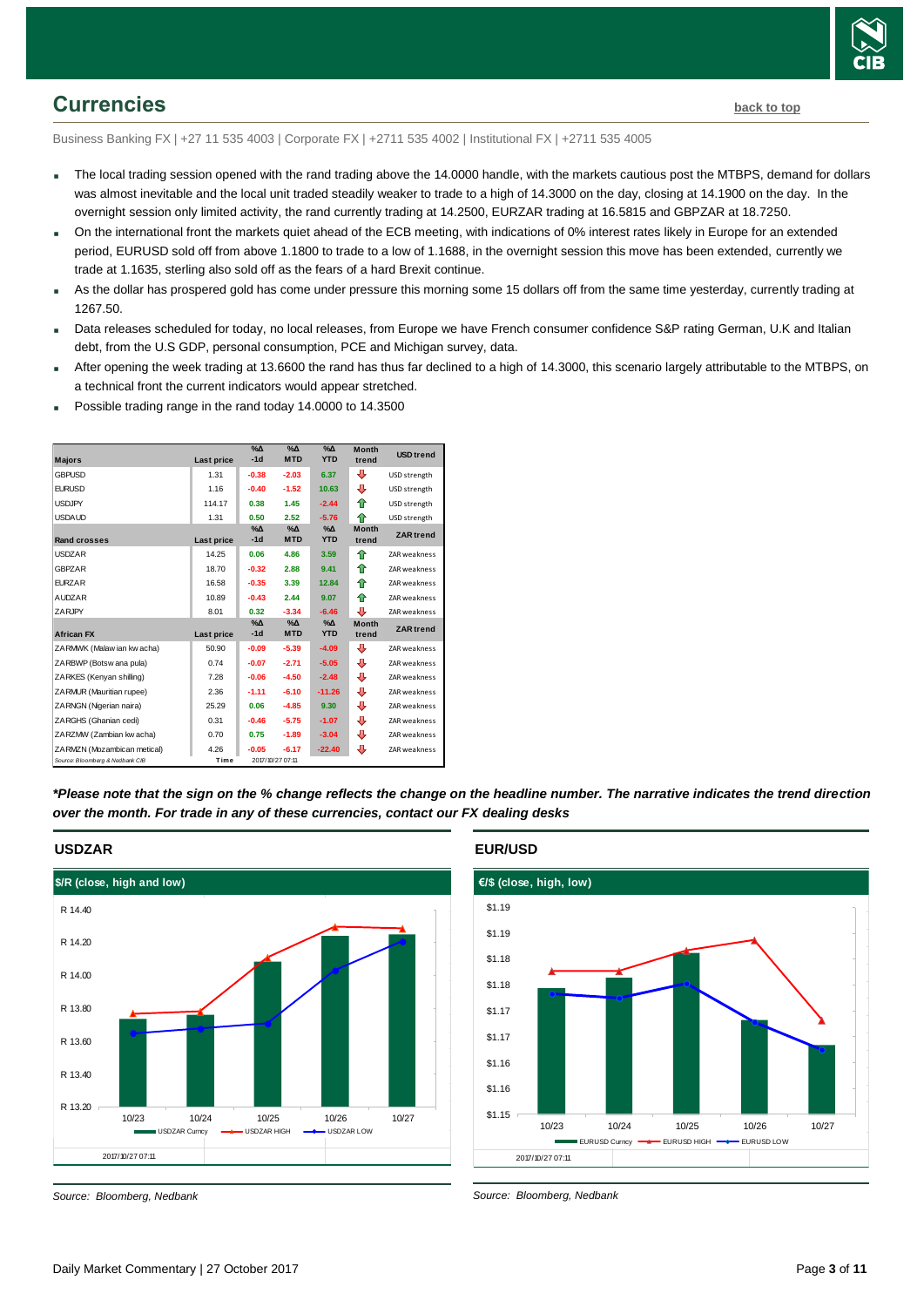# <span id="page-3-0"></span>**Commodities [back to top](#page-0-0)**

Nedbank CIB Market Commentary | CIBMarketComm@Nedbank.co.za | +27 11 294 1753| +27 11 535 4038

- Brent held gains near the highest level in more than two years as Saudi's Crown Prince Mohammed bin Salman backed the extension of OPECled output cuts. Futures little changed, up 2.8% for the week.
- Gold heads for sixth weekly decline in seven to trade near the lowest close in more than two months as the dollar rallied. Bullion for immediate delivery little changed at \$1,267.20/oz; -0.8% yesterday; -1% this week.

#### Source: Bloomberg

| <b>Commodities</b>              | Last price | $\%$ $\Delta$<br>$-1d$ | $\%$ $\Delta$<br><b>MTD</b> | $\% \Delta$<br><b>YTD</b> | <b>Month</b><br>trend |
|---------------------------------|------------|------------------------|-----------------------------|---------------------------|-----------------------|
| Brent near future (\$)          | 59.39      | 0.15                   | 3.22                        | 4.52                      | ⇑                     |
| WTI crude (\$)                  | 52.63      | $-0.02$                | 1.86                        | $-2.03$                   | ⇑                     |
| Gold spot (\$)                  | 1 267.28   | $-0.25$                | $-0.97$                     | 10.44                     | л                     |
| Platinum spot (\$)              | 917.00     | $-0.45$                | 0.54                        | 1.54                      | ⇑                     |
| SA w hite maize spot (R)        | 2 019.00   | 1.66                   | 6.66                        | $-43.00$                  | 11                    |
| Source: Bloomberg & Nedbank CIB | Time       |                        | 2017/10/27 07:11            |                           |                       |

### **SA white maize**



*Source: Bloomberg, Nedbank*

## **Platinum vs Gold**



*Source: Bloomberg, Nedbank*

## **Brent Crude vs West Texas Intermediate**



*Source: Bloomberg, Nedbank*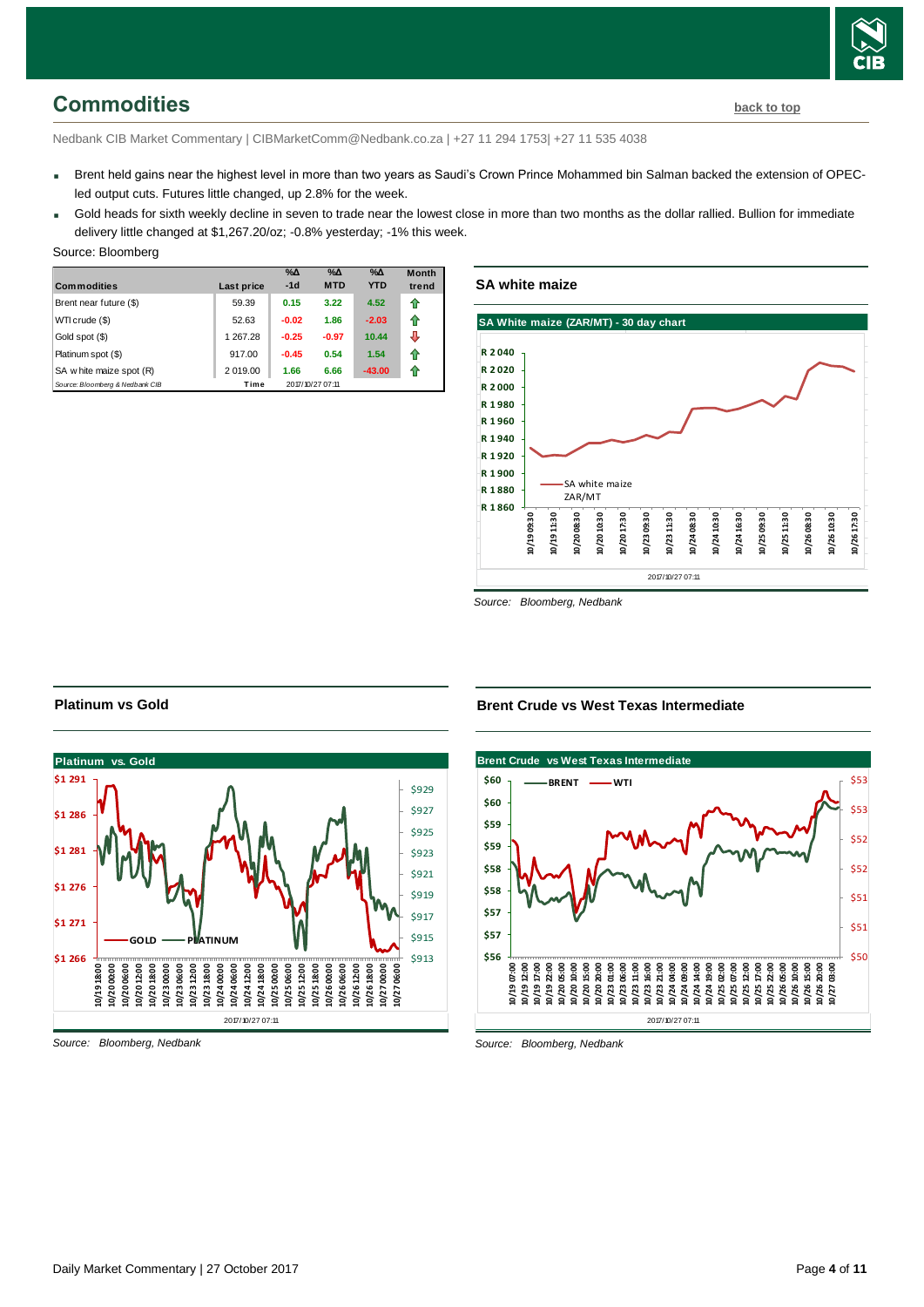

# <span id="page-4-0"></span>**Equities [back to top](#page-0-0)**

Cash equities | +2711 535 4030/31

#### **South Africa**

- Our trading day was dominated by currency moves. The Top40 ended the day up 0.80% at 52273.50, with mining stocks and other rand hedges outperforming in a big way. The platinum sector was the best performer on the day, lifted by Impala Platinum which surged 13.12%, its biggest gain in 18 months. Sibanye Gold (+2.52%) reported a good set of third quarter operating results, gold output was up, while costs were down. Banking, financial, retailers and industrials were the laggards as the weaker rand weighed on those sectors. Anheuser-Busch InBev reported results which came in slightly below analyst's estimates and the stock ended the day down 0.82%.
- The value traded at the close was R33billion and the ZAR was trading at 14.19 vs the dollar.

## **UK/Europe**

 European markets ended Thursday's session firmer after the ECB said it would reduce its monthly bond purchases by half to 30billion euros in January 2018 and extend their quantitative easy program to at least September 2018. In London, the FTSE added 0.53%, underperforming the rest of Europe. Barclays slumped 7.41% after their third quarter revenue fell 5% citing 30% decline in bond trading revenues, which was somewhat offset by their UK retail and card businesses. The DAX and CAC40 closed up 1.39% and 1.50% respectively.

#### **USA**

- US markets ended the day mostly higher, with the Dow and S&P climbing 0.3% and 0.13% respectively, while the Nasdaq lost 0.11% dragged lower by the biotech and health sectors. Amongst some of the bigger movers were Twitter, which rallied 18.5% after reporting narrower losses and Ford Motor Corp (+1.9%), which beat profit and revenue estimates. On the downside Celgene Corp tumbled 16.37% after lowering its 2017 profit and revenue outlook. Bristol-Myers Squibb Co lost 4.8% after their results missed estimates.
- Some of the bigger names reporting earnings today include Amazon, Intel, Microsoft, Chevron and Exxon Mobil.

#### **Asia**

 Asian markets are trading mostly firmer this morning, lifted by the prospect of continuing stimulus in Europe and strength from US corporate earnings. At the start of Asian trading, Google parent Alphabet, Amazon and Microsoft reported strong quarterly growth, with all three stocks surging in after- hours trading. Australian stocks are slightly weaker, with gold stocks easing lower, tracking a weaker gold price, while banking stocks are mixed. Political news also weighed on the market after the court ruled that the deputy Prime Minister was ineligible to sit in parliament as he was also a citizen of New Zealand when elected. Hong Kong's Tencent is little change, up 012%.

|                                 |               | %Δ<br>$-1d$ | %Δ<br><b>MTD</b> | %Δ<br><b>YTD</b> | <b>Month</b> |
|---------------------------------|---------------|-------------|------------------|------------------|--------------|
| <b>Developed Markets</b>        | Last price    |             |                  |                  | trend        |
| Dow Jones                       | 23 400.86     | 0.31        | 4.44             | 18.41            | ♠            |
| Nasdag                          | 6 556.77      | $-0.11$     | 0.94             | 21.80            | ⇑            |
| S&P 500                         | 2 560.40      | 0.13        | 1.63             | 14.36            | ♠            |
| DJ Eurostoxx 50                 | 3 637.20      | 1.27        | 1.18             | 10.54            | ⇑            |
| <b>DAX</b>                      | 13 133.28     | 1.39        | 2.37             | 14.39            | ⇑            |
| CAC                             | 5455.40       | 1.50        | 2.36             | 12.20            | ⇑            |
| <b>FTSE</b>                     | 7486.50       | 0.53        | 1.54             | 4.81             | ⇑            |
| ASX200                          | 5 895.50      | $-0.35$     | 3.76             | 4.05             | ♠            |
| Nikkei 225                      | 21 964.42     | 1.03        | 7.90             | 14.91            | ⇑            |
| <b>MSCI World</b>               | 2 0 2 5 . 6 9 | 0.11        | 1.26             | 15.67            | ♠            |
|                                 |               | %Δ          | %Δ               | %Δ               | <b>Month</b> |
| <b>Emerging Markets</b>         | Last price    | $-1d$       | <b>MTD</b>       | <b>YTD</b>       | trend        |
| Hang Seng                       | 28 438.43     | 0.84        | 3.21             | 29.26            | ⇑            |
| Shanghai                        | 3 417.12      | 0.28        | 2.04             | 10.10            | ⇑            |
| Brazil Bovespa                  | 75 896.35     | $-1.01$     | 2.16             | 26.02            | ♠            |
| India - NSE                     | 33 217.53     | 0.21        | 6.18             | 24.75            | ⇑            |
| Russia Micex                    | 2 046.69      | $-0.14$     | $-1.47$          | $-8.33$          | ⊕            |
| <b>MSCI</b> Emerging            | 1 108.17      | $-0.53$     | 2.44             | 28.52            | ♠            |
|                                 |               | %Δ<br>$-1d$ | %∆<br><b>MTD</b> | %Δ<br><b>YTD</b> | <b>Month</b> |
| <b>SA Indices</b>               | Last price    |             |                  |                  | trend        |
| <b>JSE All Share</b>            | 58 576.29     | 0.78        | 5.39             | 15.64            | ♠            |
| Top 40                          | 52 273.52     | 0.80        | 5.87             | 19.07            | ⇑            |
| Resi 10                         | 37 591.97     | 2.91        | 7.36             | 17.07            | ⇑            |
| Indi 25                         | 81 030.48     | 0.84        | 7.00             | 26.05            | ⇑            |
| Fini 15                         | 15 216.00     | $-1.52$     | 0.71             | 0.92             | ⇑            |
| Source: Bloomberg & Nedbank CIB | Time          |             | 2017/10/27 07:11 |                  |              |



<span id="page-4-1"></span>*Source: Bloomberg, Nedbank*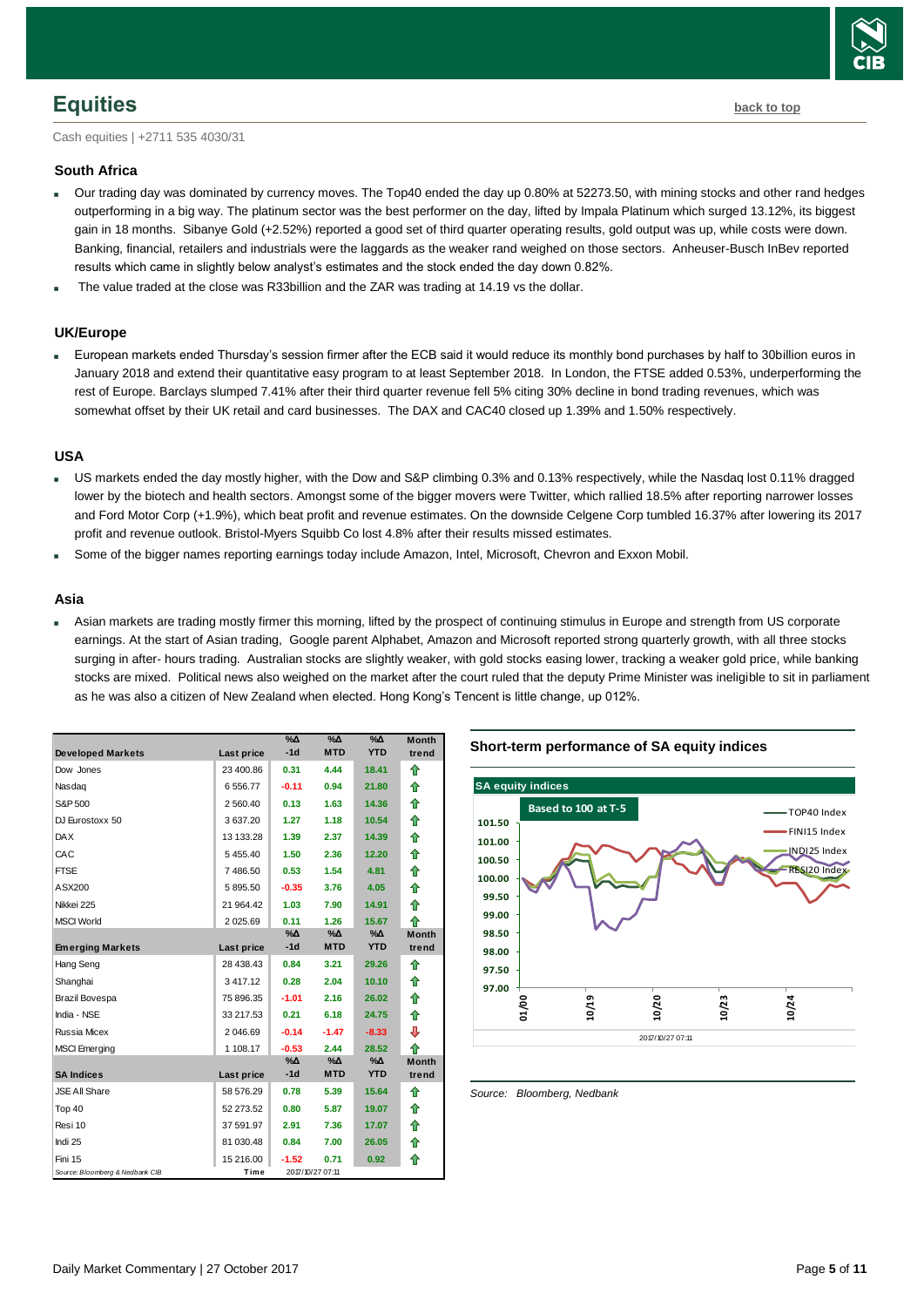# <span id="page-5-0"></span>**Last day to trade back to the contract of the contract of the contract of the contract of the contract of the contract of the contract of the contract of the contract of the contract of the contract of the contract of t**

Susan Correia [| Scorreia@Nedbankcapital.co.za](mailto:Scorreia@Nedbankcapital.co.za) | +27 11 295 8227

| Share code      | Share name               | Dividend / interest rate               |
|-----------------|--------------------------|----------------------------------------|
| 31 October 2017 |                          |                                        |
| <b>BAWP</b>     | Barworld Ltd 6%Pref      | dividend @ 6cps                        |
| <b>EOH</b>      | <b>EOH Holdings Ltd</b>  | dividend $@$ 215cps                    |
| EQU             | Equites Prop Fund Ltd    | dividend $@60.981320$ cps              |
| GAI             | Gaia Infrastruct Cap Ltd | dividend $@$ 24.840cps                 |
| <b>HSP</b>      | <b>Holdsport Limited</b> | merger with L4L -Suspension of listing |
| <b>ISB</b>      | Insimbi Ref Alloy Sup    | dividend @ 3cps                        |
| <b>NRL</b>      | Newpark REIT Ltd         | dividend $@$ 26.649730cps              |
| PHM             | Phumelela Game Leirsure  | dividend @ 70cps                       |
| <b>PSG</b>      | PSG Group Ltd            | dividend $@$ 138cps                    |

*Source: JSE*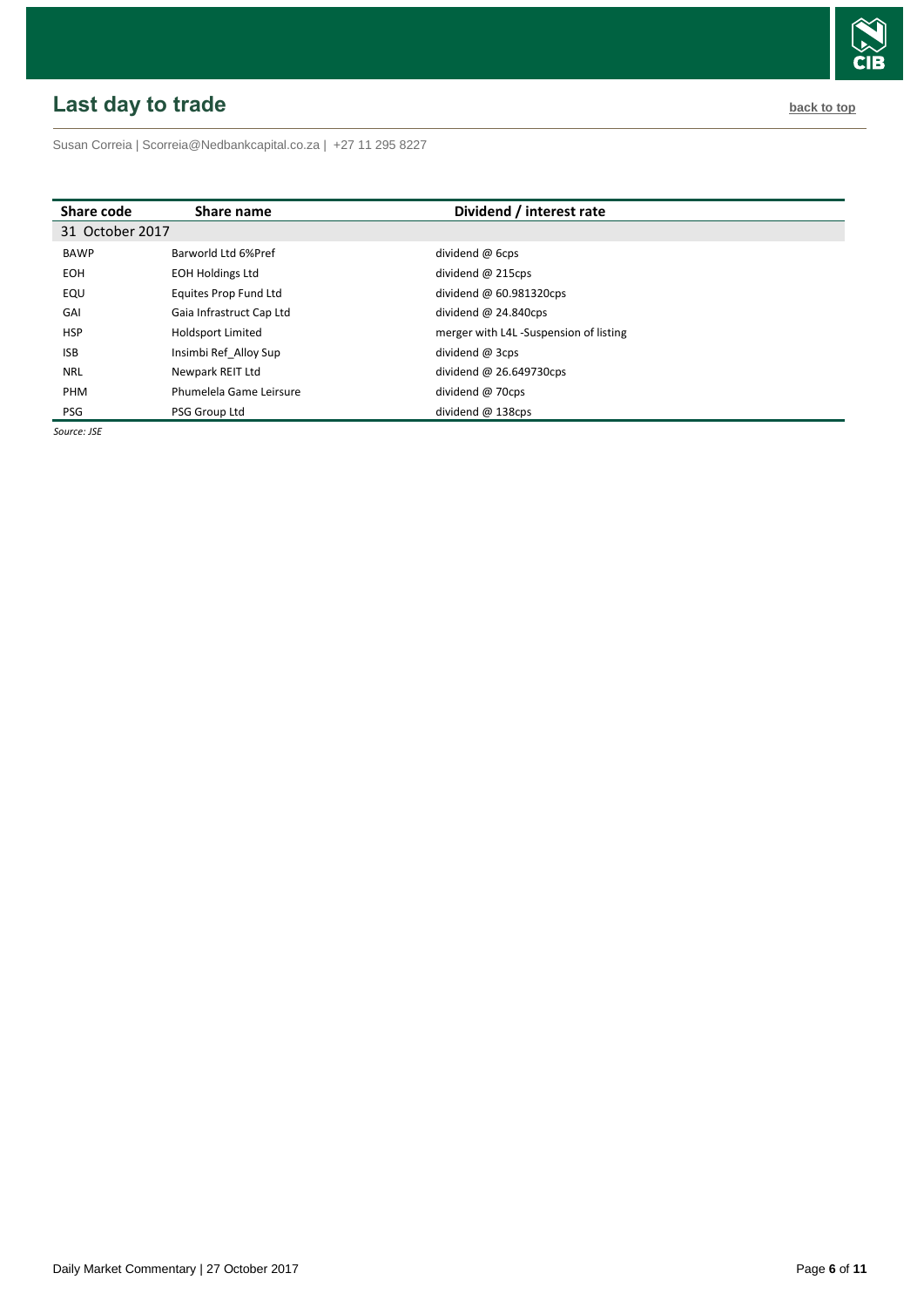# **JSE performance [back to top](#page-0-0) back to top**

Nedbank CIB Market Commentary | CIBMarketComm@Nedbank.co.za | +27 11 294 1753

| <b>Top40 constituents</b>               | Last price | %Δ<br>-1d         | %Δ<br><b>MTD</b> | %Δ<br><b>YTD</b> | Month<br>trend |
|-----------------------------------------|------------|-------------------|------------------|------------------|----------------|
| AGL: Anglo American Plc                 | 267.59     | 2.13              | 10.39            | 37.16            | ⇑              |
| ANG: Anglogold Ashanti Ltd              | 134.41     | 2.10              | 5.59             | -11.91           | ⇑              |
| APN: Aspen Pharmacare Holdings Lt       | 318.40     | 1.60              | 4.88             | 12.28            | ⇑              |
| <b>BGA: Barclays Africa Group Ltd</b>   | 136.30     | $-2.85$           | $-1.94$          | -19.20           | ⊕              |
| BID: Bid Corp Ltd                       | 307.95     | 1.14              | 1.33             | 25.62            | ⇑              |
| BIL: Bhp Billiton Plc                   | 257.00     | 2.68              | 7.70             | 17.52            | ⇑              |
| BTI: British American Tobacco Plc       | 924.00     | 2.21              | 9.17             | 18.67            | ⇑              |
| <b>BVT: Bidvest Group Ltd</b>           | 167.76     | $-2.18$           | $-2.84$          | -7.44            | ⊕              |
| CFR: Financiere Richemont-Dep Rec       | 129.78     | 1.79              | 5.60             | 43.02            | ⇑              |
| CPI: Capitec Bank Holdings Ltd          | 921.00     | $-0.43$           | 7.21             | 32.52            | ⇑              |
| DSY: Discovery Ltd                      | 143.50     | $-1.27$           | 2.02             | 25.33            | ⇑              |
| FFA: Fortress Income Fund Ltd-A         | 16.60      | $-2.35$           | $-3.77$          | 0.18             | ⊕              |
| FFB: Fortress Income Fund Ltd           | 40.00      | 0.00              | 3.23             | 23.72            | ⇑              |
| FSR: Firstrand Ltd                      | 51.20      | $-1.92$           | $-1.60$          | $-3.71$          | ⊕              |
| GFI: Gold Fields Ltd                    | 59.00      | 6.85              | 0.03             | 35.35            | ⇑              |
| <b>GRT: Grow thpoint Properties Ltd</b> | 24.11      | $-1.59$           | $-0.78$          | $-6.88$          | ⊕              |
| INL: Investec Ltd                       | 96.79      | 0.13              | $-1.23$          | 6.66             | ⊕              |
| <b>INP:</b> Invested Plc                | 97.10      | 0.15              | $-0.92$          | 7.00             | ⊕              |
| <b>ITU:</b> Intu Properties Plc         | 39.86      | 1.17              | $-4.18$          | -15.16           | ⊕              |
| LHC: Life Healthcare Group Holdin       | 25.74      | 0.63              | 8.61             | -15.14           | ⇑              |
| MEI: Mediclinic International Plc       | 110.65     | $-0.12$           | $-5.84$          | $-14.88$         | ⊕              |
| MND: Mondi Ltd                          | 343.25     | 1.70              | $-5.04$          | 22.59            | ⊕              |
| MNP: Mondi Plc                          | 344.17     | 1.61              | $-5.14$          | 23.48            | ⊕              |
| MRP: Mr Price Group Ltd                 | 170.59     | $-2.79$           | $-5.25$          | 6.92             | ⊕              |
| MTN: Mtn Group Ltd                      | 123.20     | $-1.04$           | $-0.95$          | $-2.35$          | ⊕              |
| NED: Nedbank Group Ltd                  | 205.79     | $-2.64$           | 1.55             | -13.58           | ⇑              |
| NPN: Naspers Ltd-N Shs                  | 3 373.00   | 1.32 <sub>1</sub> | 15.51            | 67.59            | Ħ              |
| NRP: Nepi Rockcastle Plc                | 196.83     | 1.46              | 7.03             |                  | ⇑              |
| NTC: Netcare Ltd                        | 24.22      | $-0.33$           | 1.76             | -23.93           | t              |
| OML: Old Mutual Plc                     | 34.94      | $-0.65$           | $-0.37$          | 1.45             | ⇩              |
| RDF: Redefine Properties Ltd            | 10.58      | 0.28              | $-1.03$          | $-5.45$          | ⇩              |
| REI: Reinet Investments Sa-Dr           | 30.50      | 0.59              | 6.27             | 13.81            | ⇮              |
| REM: Remgro Ltd                         | 212.00     | $-1.23$           | 3.24             | $-4.95$          | ⇑              |
| RMH: Rmb Holdings Ltd                   | 62.63      | $-1.68$           | $-1.37$          | $-5.68$          | ⇩              |
| SAP: Sappi Limited                      | 99.50      | 4.41              | 8.08             | 10.62            | ⇮              |
| SBK: Standard Bank Group Ltd            | 160.01     | $-3.14$           | 1.39             | 5.44             | ⇑              |
| SHP: Shoprite Holdings Ltd              | 205.65     | $-1.37$           | $-0.60$          | 19.94            | ⇩              |
| SLM: Sanlam Ltd                         | 68.93      | $-2.97$           | 1.88             | 9.59             | ⇑              |
| SNH: Steinhoff International H Nv       | 61.70      | 0.90              | 2.78             | -13.44           | ⇮              |
| SOL: Sasol Ltd                          | 413.84     | 3.46              | 11.55            | 3.75             | ⇑              |
| TBS: Tiger Brands Ltd                   | 384.19     | $-0.39$           | 1.81             | -3.43            | n              |
| VOD: Vodacom Group Ltd                  | 153.71     | $-0.49$           | -4.61            | 0.86             | ⇩              |
| WHL: Woolw orths Holdings Ltd           | 56.29      | $-0.21$           | $-6.01$          | -20.74           | ⇩              |
| Source: Bloomberg & Nedbank CIB         | Time       |                   | 2017/10/27 07:11 |                  |                |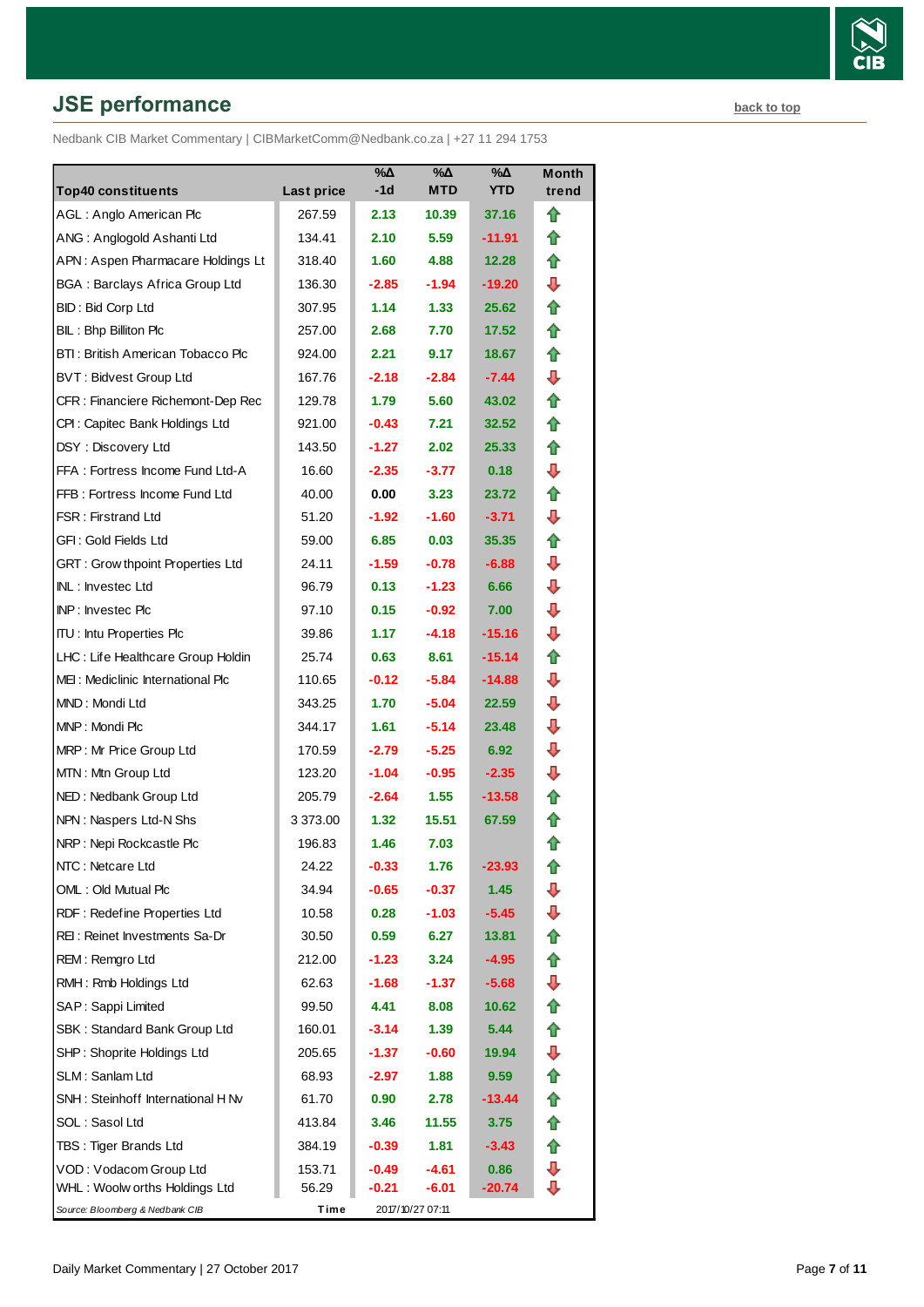

# <span id="page-7-0"></span>**Economics [back to top](#page-0-0)**

Nedbank CIB Market Commentary | CIBMarketComm@Nedbank.co.za | +27 11 294 1753

#### **Europe**

- The ECB left its interest rate and asset purchase programme unchanged, but as promised, the Governing Council debated tapering its asset purchase programme, and came to a conclusion that the ECB's QE purchases will be reduced to €30 billion a month (from €60 billion currently) in January 2018. However, the decision was not unanimous and seems to have endured tough debate within the GC with a large majority favouring keeping QE open-ended. Draghi stressed that an ample degree of stimulus is still needed in the economy, to support growth and to spur inflation. Nonetheless, the ECB sees solid, broad-based growth over the medium term, with slack being reduced and the output gap narrowing. The ECB was at pains to stress that loose monetary policy will persist and that QE 'will not stop suddenly'.
- The market viewed the developments as dovish, particularly as the ECB stated that interest rates are likely to remain unchanged even well after QE ends and that the reinvestment of maturing debt will persist even after QE has ended, essentially that the balance sheet will not decline just yet. Underlying inflation is expected to rise over the medium term even though domestic price pressures remain muted currently.

**Synopsis: The ECB's stance can be viewed as a dovish taper, essentially holding the market's hands through the slow tightening process for fear of derailing expectations. The slow climb in inflation was justified by energy-price base effects, however this has been the case for almost two years. The fact that the Governing Council was not unanimous in initiating a taper tells you that if conditions change materially, the ECB can go back to the drawing board to reinstate QE. The ECB remains dovish, however prevailing conditions (better growth) warrants some tightening measures, hence the reason for pulling the trigger ever so slightly.**

#### **Japan**

- Japanese CPI remained unchanged at 0.7% y/y in September, in line with consensus. Core CPI and the core-core CPI (ex. Fresh food and energy) both remained unchanged at 0.7% and 0.2% respectively.
- In Tokyo however, both the core and core-core measures rose marginally, and this may be a leading indicator of prices yet to rise in the rest of the economy. Nonetheless, CPI remains well below BOJ targets, and the climb back to those levels are likely to be painfully slow.

**Synopsis: The BOJ will likely keep monetary policy loose over the medium to longer term because inflation remains stubbornly low and growth is only just recovering. There remains much fragilities in the economy, therefore the BOJ will be loath to react with tighter monetary policy in order to avoid hampering growth**

**SA**

- SA PPI rose to 5.2% y/y in September, from 4.2% previously, worse than consensus of 4.9%. The biggest upward driver of PPI was coke, petroleum and rubber costs, which rose 10.9% y/y compared to just 7.3% in August. Higher international oil prices are the key driver of this category. Prices of non-metallic minerals, machinery and equipment and transport equipment also added to higher input costs. Food inflation, by contrast, continued to disinflate as grain mill prices are in deflation.
- Petroleum costs will likely remain elevated in the near term, however the balance of the product categories will probably continue to disinflate, barring meat inflation which may remain above the 6% threshold until 1Q18.

**Synopsis: We still maintain a CPI profile below 6% until 1Q19, but with upside risks to the forecast given a weak rand, uncertain political outcomes, and pending electricity tariff hikes among others. Given a difficult macroeconomic environment and upside risks to the inflation profile, we believe the SARB will be loath to cut rates aggressively, and we therefore price in one to two tentative cuts, if at all, by 1H18.** 

# **PPI rises as petrol price rises, CPI tracks both PPI and credit extension**



*Source: Bloomberg, Nedbank*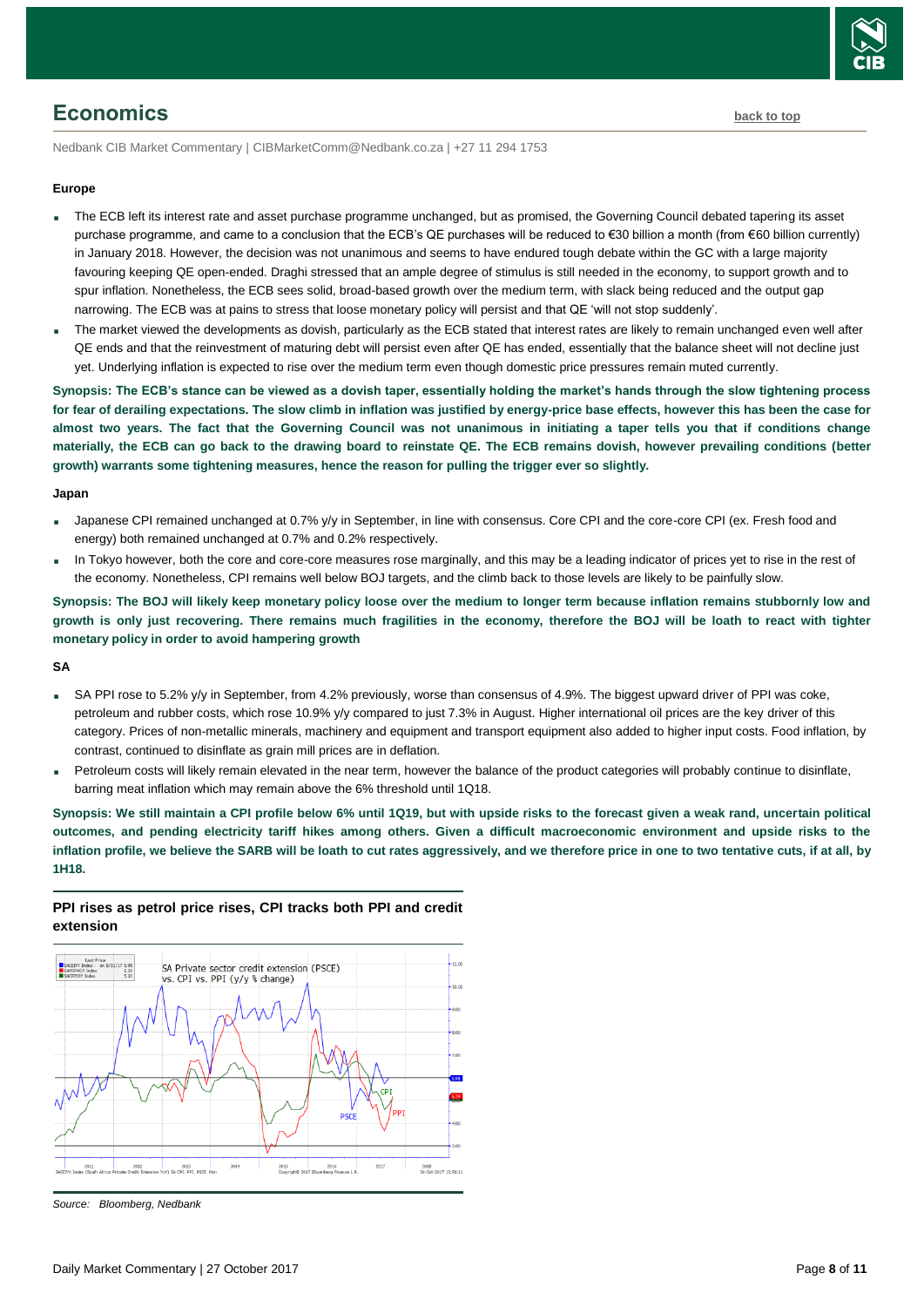

# <span id="page-8-0"></span>**Economic calendar [back to top](#page-0-0)**

Nedbank CIB Market Commentary | CIBMarketComm@Nedbank.co.za | +27 11 294 1753

|            | <b>Country Event</b> |                                   | Period            | Survey                   | Actual                   | Prior     | <b>Revised</b> |
|------------|----------------------|-----------------------------------|-------------------|--------------------------|--------------------------|-----------|----------------|
| 26-October |                      |                                   |                   |                          |                          |           |                |
| 10:00 AM   | EC                   | M3 Money Supply YoY               | <b>SEP</b>        | 5.00%                    | 5.10%                    | 5.00%     |                |
| 11:30 AM   | <b>SA</b>            | PPI YoY                           | <b>SEP</b>        | 4.90%                    | 5.20%                    | 4.20%     |                |
| 01:45 PM   | EC                   | <b>ECB Deposit Facility Rate</b>  | OCT <sub>26</sub> | -0.40%                   | $-0.40%$                 | $-0.40%$  |                |
| 01:45 PM   | EC                   | <b>ECB Main Refinancing Rate</b>  | OCT <sub>26</sub> | 0.00%                    | 0.00%                    | $0.00\%$  |                |
| 01:45 PM   | EC                   | ECB Marginal Lending Facility     | OCT <sub>26</sub> | 0.25%                    | 0.25%                    | 0.25%     |                |
| 02:30 PM   | <b>US</b>            | Initial Jobless Claims            |                   | 235k                     | 233k                     | 222k      |                |
| 02:30 PM   | <b>US</b>            | <b>Continuing Claims</b>          |                   | 1890k                    | 1893k                    | 1888k     |                |
| 02:30 PM   | US                   | Wholesale Inventories MoM         | SEP P             | 0.40%                    | 0.30%                    | 0.90%     | 0.80%          |
| 02:30 PM   | US.                  | Advance Goods Trade Balance       | SEP               | USD -64.0b               | USD-64.1b                | 00:00     | USD-63.3b      |
| 04:00 PM   | <b>US</b>            | Pending Home Sales NSA YoY        | SEP               | $-4.20%$                 | $-5.40%$                 | $-3.10%$  | $-3.30%$       |
| 05:00 PM   | US.                  | Kansas City Fed Manf. Activity    | <b>OCT</b>        | 17.0                     | 23.0                     | 17.0      |                |
| 27-October |                      |                                   |                   |                          |                          |           |                |
| 01:30 AM   | JN                   | Natl CPI YoY                      | SEP               | 0.70%                    | 0.70%                    | 0.70%     |                |
| 03:30 AM   | CН                   | <b>Industrial Profits YoY</b>     | <b>SEP</b>        | $\overline{\phantom{a}}$ | 27.70%                   | 24.00%    |                |
| 02:30 PM   | US                   | Core PCE QoQ                      | 3Q A              | 1.30%                    |                          | 0.90%     |                |
| 02:30 PM   | US.                  | <b>GDP Annualized QoQ</b>         | 3Q A              | 2.60%                    |                          | 3.10%     |                |
| 02:30 PM   | US                   | Personal Consumption              | 3Q A              | 2.10%                    |                          | 3.30%     |                |
| 04:00 PM   | US                   | U. of Mich. Sentiment             | OCT <sub>F</sub>  | 100.7                    |                          | 101.1     |                |
| 30-October |                      |                                   |                   |                          |                          |           |                |
| 01:50 AM   | JN                   | Retail Trade YoY                  | <b>SEP</b>        | 2.30%                    | $\overline{\phantom{a}}$ | 1.80%     |                |
| 08:00 AM   | <b>SA</b>            | Money Supply M3 YoY               | <b>SEP</b>        | 6.50%                    | ٠                        | 6.48%     |                |
| 08:00 AM   | <b>SA</b>            | <b>Private Sector Credit YoY</b>  | <b>SEP</b>        | 5.30%                    |                          | 5.98%     |                |
| 11:30 AM   | UK.                  | M4 Money Supply YoY               | SEP               |                          |                          | 4.40%     |                |
| 11:30 AM   | UK.                  | Net Consumer Credit               | <b>SEP</b>        | GBP 0.00b                |                          | GBP 1.60b |                |
| 12:00 PM   | EC                   | <b>Business Climate Indicator</b> | <b>OCT</b>        |                          |                          | 1.34      |                |
| 12:00 PM   | EC                   | Economic Confidence               | OCT               |                          |                          | 113.0     |                |
| 02:00 PM   | <b>SA</b>            | South Africa Budget               | <b>SEP</b>        | <b>ZAR0.0b</b>           |                          | ZAR-12.6b |                |
| 02:30 PM   | US                   | PCE Core YoY                      | SEP               | 1.30%                    |                          | 1.29%     |                |
| 02:30 PM   | US                   | PCE Deflator YoY                  | SEP               | 1.70%                    |                          | 1.40%     |                |
| 02:30 PM   | US                   | Personal Income                   | <b>SEP</b>        | 0.40%                    |                          | 0.20%     |                |
| 02:30 PM   | US                   | <b>Personal Spending</b>          | <b>SEP</b>        | 0.75%                    |                          | 0.10%     |                |
| 02:30 PM   | US                   | Real Personal Spending            | <b>SEP</b>        | 0.40%                    |                          | $-0.10%$  |                |
| 03:00 PM   | GE                   | CPI YoY                           | MAY F             |                          |                          | 1.80%     |                |
| 04:30 PM   | <b>US</b>            | Dallas Fed Manf. Activity         | OCT               | 21.0                     |                          | 21.3      |                |

**Source: Bloomberg 2017/10/27 07:11**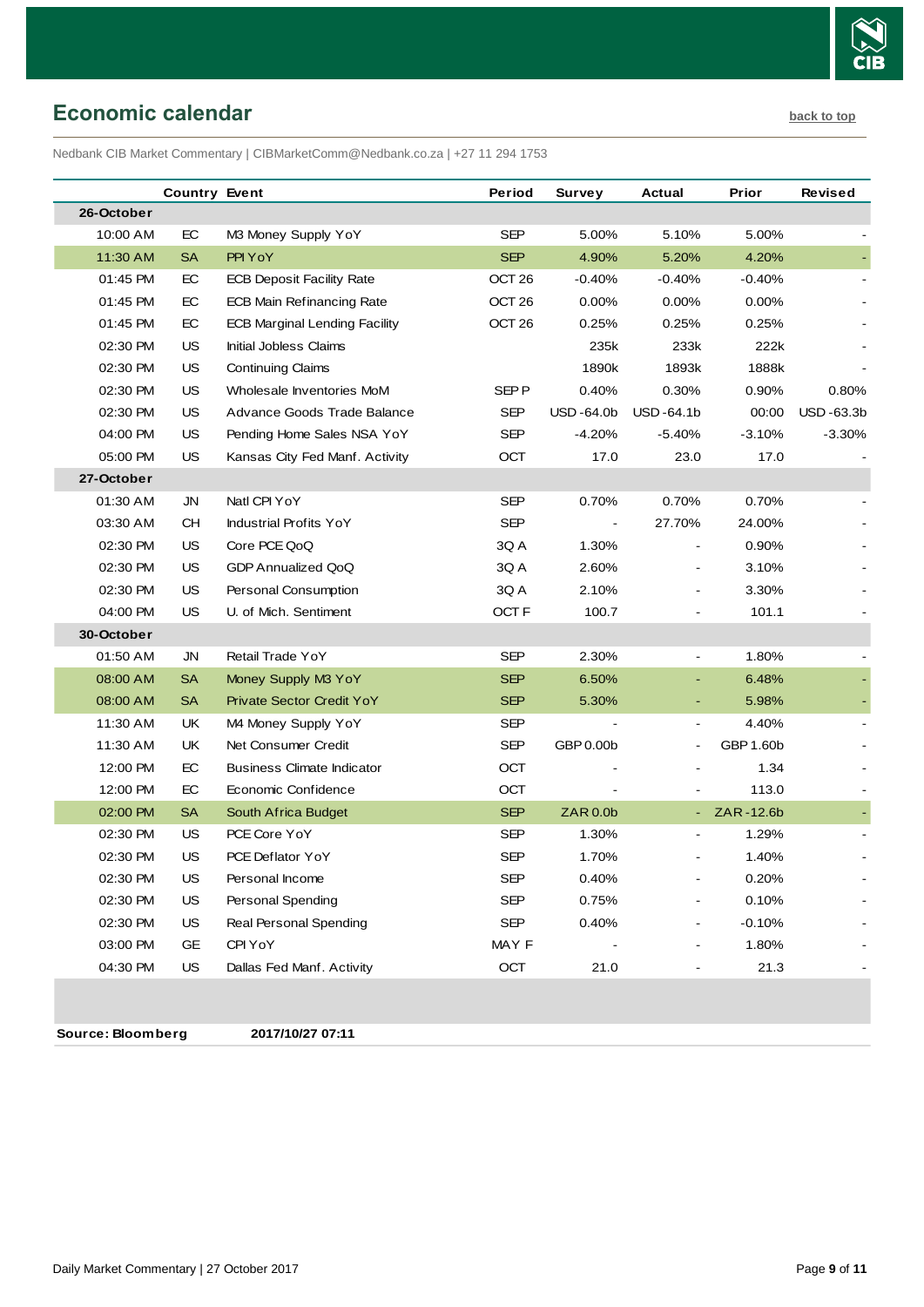

# <span id="page-9-0"></span>**Contacts**

**Treasury: Economic Analyst Reezwana Sumad** (011) 294 1753

**ALM Portfolio Management** (011) 535 4042

**Equities Sales and Distribution** (011) 535 4030/31

**Forex Institutional Sales Desk** (011) 535 4005

**Interest Rate Swaps & FRA's Trading** (011) 535 4004

**Money Market Institutional Sales Desk** (011) 535 4008

**Bond Trading** (011) 535 4021

**Forex Business Banking Sales Desk** (011) 535 4003

**Forex Retail Sales Desk** (011) 535 4020

**Money Market Business Banking Sales Desk** (011) 535 4006

**Non Soft & Soft Commodities Trading** (011) 535 4038

**Credit Derivatives**  (011) 535 4047

**Forex Corporate Sales Desk** JHB (011) 535 4002; DBN (031) 327 3000; CTN (021) 413 9300

**Inflation Trading** (011) 535 4026

**Money Market Corporate Sales Desk** JHB (011) 535 4007; DBN (031) 327 3000; CTN (021) 413 9300

**Preference shares desk** (011) 535 4072